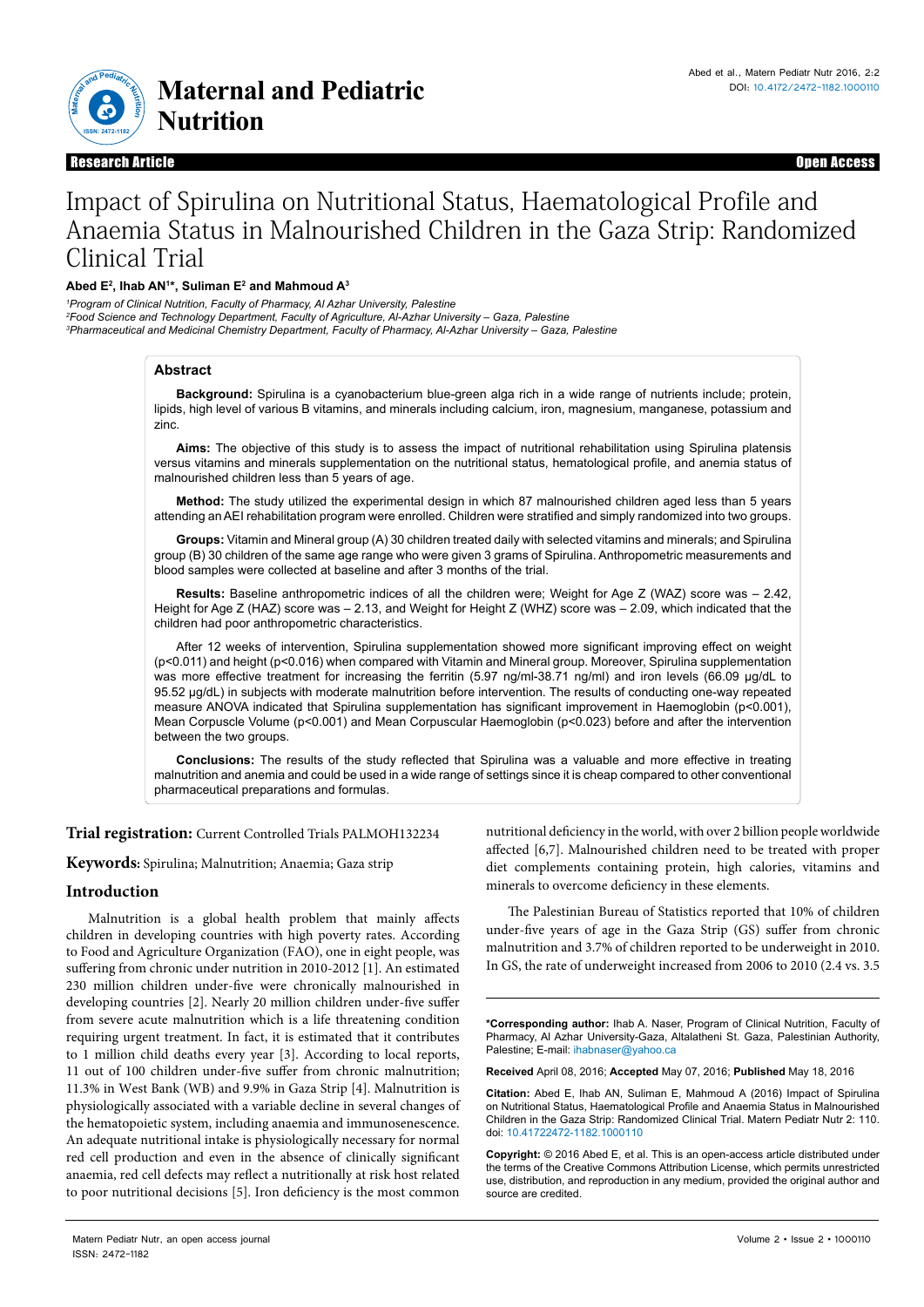Page 2 of 6

respectively), which is worrying especially when linking this elevation of underweight rates with the current circumstances in GS of siege imposed on GS and closure of borders and restriction of movement with external world. An alarmingly high prevalence of iron deficiency anemia (33.5%) among young children in the Gaza Strip justifies the necessity for national intervention programs to improve the health status [8].

Spirulina, a cyanobacterium blue-green alga, has been reported to be a nutritional source since the 16<sup>th</sup> century, and the United Nations, in its world conference held during 1974, hailed Spirulina as the possible "best food for the future" [9]. Spirulina is rich in a wide range of nutrients; protein accounted for about 70% of its contents, 5-8% lipids, and 2-5% is sulpholipids, in addition it contains high level of various B vitamins, and minerals including calcium, iron, magnesium, manganese, potassium and zinc [10-13]. Spirulina products contain bioactive proteins with the ability to stimulate the intestinal immune system [11] to enhance the responsiveness to vaccines and improve allergic rhinitis [14,15]. It is the only food source other than breast milk containing substantial amounts of essential fatty acid, essential amino acids and Gamma linolenic Acid (GLA) that helps to regulate the entire hormone system [16].

It is proposed that it can sustainably contribute to alleviating malnutrition because it is rich in various nutrients, is easy to produce, and can be added to many traditional foods [17]. In nutrition literature, several studies have provided the evidence of efficacy of Spirulina on the treatment of malnutrition. For example effectiveness of Spirulina on human growth, particularly on weight gain, and concluded that daily intake of Spirulina for 12 weeks significantly improved weight and BMI among HIV-infected patients who received Spirulina. Spirulina's effectiveness among HIV-infected was also tested and found that its daily intake for six months improved the weight and arm girth of the patients [18]. In addition to the effects on physical growth, beneficial effects on serum iron levels and blood haemoglobin levels were suggested in both animal testing and clinical studies [19-21]. Interestingly, even smaller amounts of Spirulina (1 g/day), led to positive results on the haematological status and intellectual performance of children [22].

The main objective of this study was to assess the impact of nutritional rehabilitation using Spirulina platensis versus vitamins and minerals supplementation on the nutritional status, haematological profile, and anaemia status in malnourished children less than 5 years of age.

# **Method and Materials**

## **Study protocol**

This research was conducted at Ard El Insan Palestinian Benevolent Association (AEI) during 2013-2014. AEI association, a Palestinian non-governmental organization (NGO), was established in 1984 as an affiliate of the Swiss agency International Federation Terre Des Hommes. In 1997 it was localized and became a Palestinian NGO. AEI association provides nutritional and health services to the most needy and marginalized children under-five years old, their mothers, and families.

The study utilized the experimental design in which 87 malnourished children aged ˂5 years attending AEI rehabilitation program were enrolled using the CONSORT criteria [23]. Children suffering from degenerative diseases or severely dehydrated children were excluded from this study. Each child admitted to the protocol

Matern Pediatr Nutr, an open access journal Volume 2 • Issue 2 • 1000110 ISSN: 2472-1182

study was given a progressive number and at the end, each was selected with a casual number generator program as shown in Figure 1. Children were stratified and simply randomized into two groups: Vitamin and Mineral group (A), 30 children treated daily with selected vitamins and minerals and Spirulina group (B), 30 children of the same age range were given 3 grams of Spirulina. Anthropometric measurements and blood samples were collected at baseline and after 3 months of the trial to measure the differences in anthropometric measures and haematological profile between children who received vitamins and minerals and those who received Spirulina supplements.

## **Study patients**

All the children studied were undernourished according to the z-score criteria (Weight-for-Age, Height-for-Age, or Weight-for-Height as Z-score were < -1 SD), recommended by the WHO and UNICEF. Average age was 21.55 months (range 12-45). The ages were confirmed by birth certificates. Many of them had diarrhoea, which was treated according to the AEI protocol [24], but the rehydration therapy treatment was interrupted before inclusion and commencing of the intervention procedures. An approval letter was obtained from the Helsinki Committee in GS. Also, approval letter to conduct the study was obtained from the Ministry of Health. Parents were informed of the study protocol, and each child was included after written consent was obtained from his/her proxy.

# **Sampling design**

The targeted malnourish children were stratified according to sex (male/female), age (0 to  $\leq$  2.5 years/<2.5 to <5 years), and nutritional status (Stunting; Height, Underweight; Weight for Age Z score < –1 and wasting; Weight for Height Z score  $<-1$ ), and all the targeted subjects were randomly allocated (simple random method) into two groups; (A) group and (B) group.

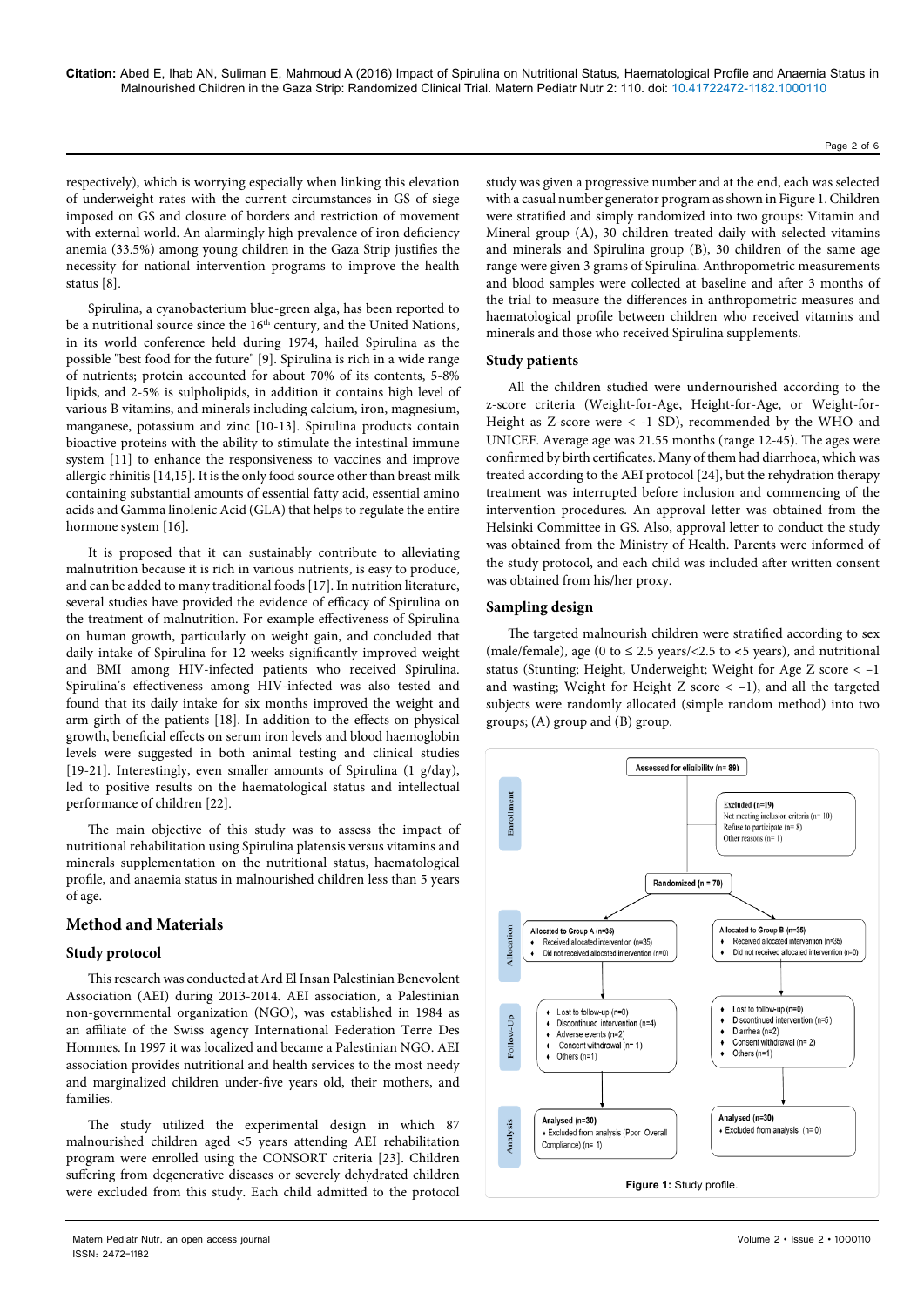# **Intervention protocol**

The 60 malnourished children followed one of two rehabilitation protocols: (A) 30 malnourished children were given one spoon of dates jam daily like the children in group (B), they also received carefully selected vitamins, minerals and essential nutrients including; B1, B2, B3, B6, vitamin E, Colecalciferol, Dexpanthenol, lysine hydrochloride, calcium and Phosphorus and sodium (Pharmaton Kiddi syrup manufactured by Ginsana SA Bioggio-Switzerland) 5 ml/day, and vitamins A and D (Adol drops, manufactured by Birzeit Pharmaceutical company) 2 drops/day, and Iron oral drops (Iron Baby, manufactured by Meditec company) 8 drops/day and (B) 30 malnourished children of the same age range were given three grams of Spirulina powder mixed with dates molasses to make its taste acceptable for children. The mixture of Spirulina and dates jam was given to the children every morning, half an hour before breakfast and on a daily bases for three months (October to December 2013). The enrolment of a control group might appear unethical among these very young and severely malnourished children and it would have been hard for the mothers to accept the study protocol in which no supplements will be given to their children.

#### **Monitoring tools**

The monitoring procedure for the intervention program was throughout the intervention program and its function was to ensure that targeted children received the supplements at the correct level (safe and compliant with programs guidelines) over an appropriate period of time and also to ensure coverage of those at highest risk.

#### **Record keeping**

We developed different records for monitoring purposes:

- Lists of subjects with all information such as name address and contact number.

- Compliance records were provided to the mothers (proxies) of the targeted children in order to record the daily compliance toward the supplements in both groups.

- Weekly health recalls were developed to monitor any changes which could have been encountered during the intervention and hindered the growth of the child such as diarrhoea, vomiting, and other serious complications.

- Anthropometric, biochemical, and haematological measuring reports to record all the measurements at the two levels of assessments: (PRE, POST).

#### **Anthropometry measurements**

The anthropometry data gathered from participants included height and weight. Subject's height was measured using a portable height rod with a horizontal head board attachment- SECA body meter. Participants removed their shoes, stood as tall and straight as possible with their head level and their shoulders and upper arms relaxed. The vertical distance between the standing surface and the top of their head was measured at the maximum point of inhalation. The measurement was repeated two times to a precision of 0.1 cm and a mean value calculated. For younger children (1-2 years old), recumbent length was measured using an infantometer with a fixed head piece and horizontal backboard and an adjustable foot piece [25].

Weight was obtained using a SECA digital weighing scale (to the nearest 0.1 kg). Minimal clothing and no shoes or socks were to be worn by the child during the weighing. The age of the child was calculated in months from their birth date to the day of data collection. The age, weight and height of the children were translated into three indices Height – Age, (HAZ), Weight – Age (WAZ) and Weight – Height (WHZ) using the Epi. Info software.

#### **Biological and biochemical analyses**

The Haemoglobin level (Hb), Mean Corpuscular Volume (MCV), Mean Corpuscular Haemoglobin (MCH) and Mean Corpuscular Haemoglobin Concentration (MCHC) were measured before the study and after three months duration. Hb levels were measured in order to determine the anaemic status. Blood numeration was done using a Coulter Counter T540. Serum iron and ferritin levels were measured by biochemical and quantitative luminance methods, respectively.

# **Data Analysis**

All analyses were conducted using the Statistical Package for the Social Sciences statistical software package version 16.0 (SPSS Inc., Chicago, IL, USA). Repeated measures analysis of variance (one-way repeated measures ANOVA) was used to evaluate the changes in all the continuous variables over the study period. Repeated measures ANOVA measured the changes between the groups, within the group, and time and group interaction. All analyses will be conducted in SPSS 18.0 for Windows. Pearson Chi-Square was also used to compare the proportions in both the groups before and after the intervention. Statistical significance was accepted at p<0.05.

# **Results**

Table 1 showed that at baseline the mean weight of children was 8.27 kg and mean height was 77.0 cm. The mean HAZ, WAZ, and WHZ were all negative, suggesting a generally poor nutritional status (moderate malnutrition) of all the children in the study. Among the children, 83% were stunted, 98.3% were underweight, and 91.7% were wasted (significant and mild). The present study did not report any significant difference in Weight for Age, Height for Age and Weight for Height z scores of the children between any of the groups; therefore no adjustment of the nutritional status was required while performing the outcome analyses.

## **Anthropometric changes**

After 12 weeks of intervention, significant changes were observed in the weight and height of the malnourished children in either group as shown Table 2. In Spirulina group, the weight was significantly increased (from 7.90 kg to 8.59 kg, p<0.001) and the height showed a tendency of an increase (from  $75.11$  cm to  $78.01$  cm,  $p<0.001$ ). Spirulina supplementation showed more significant improving effect on weight (p<0.011) and height (p<0.016) when compared with Vitamin and Mineral group by repeated test for treatment (time x treatment interaction).

| <b>Variables</b>            | Mean(SD)      |
|-----------------------------|---------------|
| Age (months)                | 21.55(1.22)   |
| Weight (kg)                 | 8.27(1.77)    |
| Height (cm)                 | 77.0(8.45)    |
| Weight of birth (kg)        | 2.84(0.49)    |
| Weight for age (Z score)    | $-2.42(1.08)$ |
| Height for age (Z score)    | $-2.13(1.19)$ |
| Weight for height (Z score) | $-2.09(0.87)$ |

**Table 1:** Anthropometric characteristics of study participants.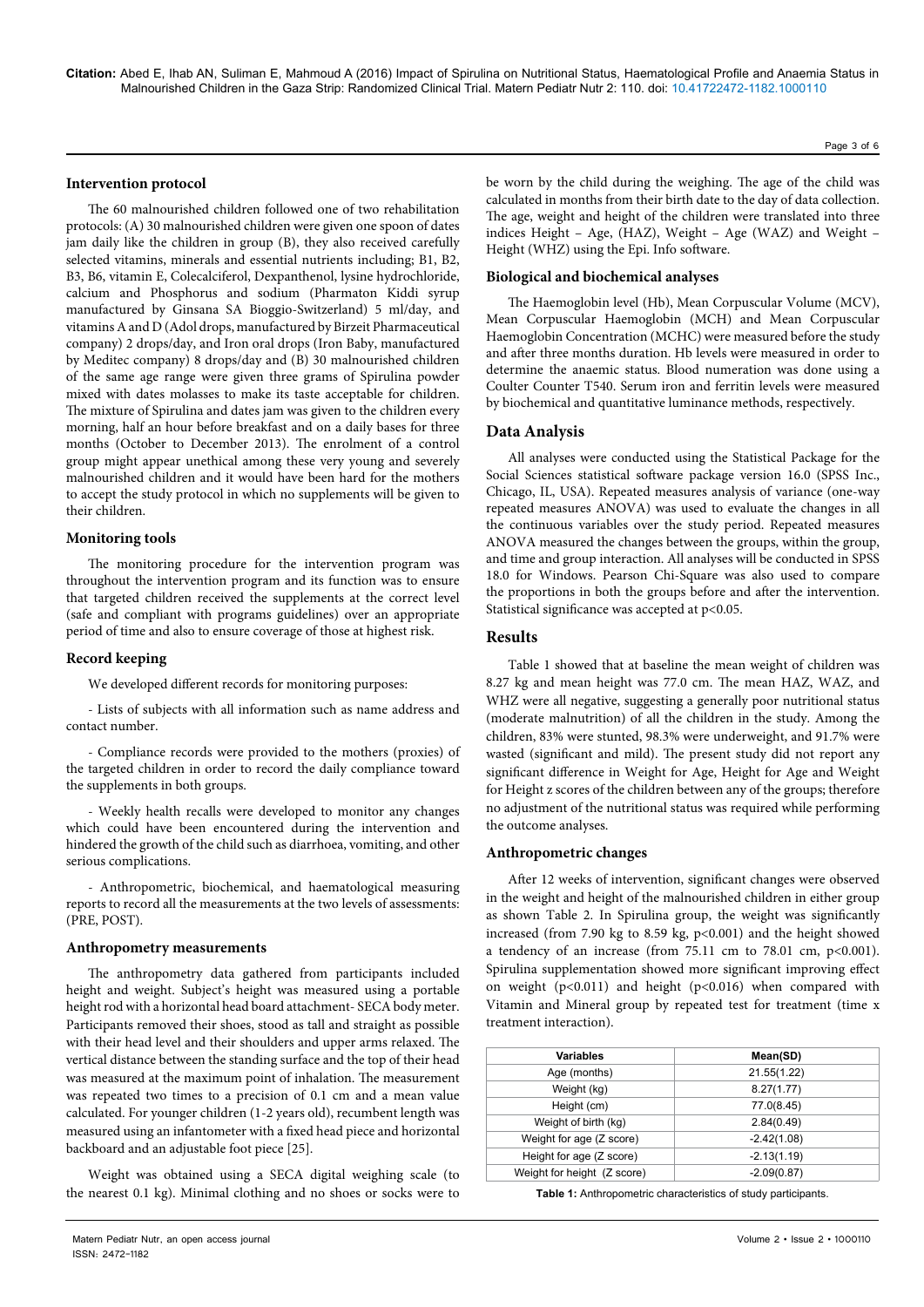#### Page 4 of 6

# **Ferritin and serum iron**

Changes of ferritin and serum iron levels during 12 weeks of intervention period are shown in Table 3. After 12 weeks of intervention, reduction in the ferritin level in the Vitamin and Mineral group was observed. Conversely, the same group showed significant improvement in the level of serum iron (63.42 µg/dL-77.95 µg/dL). On the other hand, Spirulina supplementation showed a significant improving effect on ferritin (5.97 ng/ml-38.71 ng/ml) as well as on serum iron levels (66.09 µg/dL-95.52 µg/dL) within the group. Repeated test for treatment showed significant effects of Spirulina supplementation on improving ferritin level (time×treatment interaction, p<0.001) and on increasing serum iron concentration (time×treatment interaction, p<0.043). Therefore, Spirulina supplementation was probably more effective for increasing the ferritin and iron levels in subjects with moderate malnutrition before intervention.

## **Changes in the haematological profiles**

The mean concentration of Hb, MCV, MCH and MCHC allowed us to diagnose anemia (10.3 g/dL of Hb, 75.2 fL of MCV, 23.4 pg/cell of MCH and 31.0 g/dL of MCHC) in all children. Table 4 showed that there were statistically significant improvements  $(p<0.001)$  in all the hematological parameters (Hb, MCH and MCHC) except for MCV between baseline and end of 12-week intervention period of receiving Spirulina. On the other hand, the results of the Vitamin and Mineral group showed significant improvements in the MCV and MCHC levels after three months of supplementation Table 5. The results of conducting one-way repeated measure ANOVA indicated that Spirulina supplementation has significant improvement in Haemoglobin (p<0.001), Mean Corpuscle Volume (p<0.001) and Mean Corpuscular Haemoglobin (p<0.023) before and after the intervention between the two groups. Consequently, nutritional rehabilitation using Spirulina platensis was probably more effective in correcting

| Variables   | Vitamins-Mineral (n=30) |                  | Spirulina (n=30) |                  | P value <sup>a</sup> |
|-------------|-------------------------|------------------|------------------|------------------|----------------------|
|             | Pre                     | Post             | Pre              | Post             |                      |
| Weight (kg) | $8.643(2.10)^b$         | $9.24(1.97)$ *** | 7.90 (1.30)      | $8.59(1.30)$ *** | 0.011                |
| Height (cm) | 78.88 (9.30)            | 80.8 (8.97)***   | 75.11 (7.39)     | 78.01 (6.92)***  | 0.016                |

a Repeated Measure ANOVA between Vitamins – mineral group and spirulina group

b Mean (Standard Deviation)

The level of significance is < 0.05

Asterisk = significantly different by paired t-test between baseline and 12<sup>th</sup> week in the same intervention group, \*p<0.05, \*\*p<0.01, \*\*\* p<0.001 **Table 2:** Differences in weight and height in the vitamins and mineral group and the spirulina group.

| Variables          | Vitamins-Mineral (n=30) |                | Spirulina (n=30) |                  | P value <sup>a</sup> |
|--------------------|-------------------------|----------------|------------------|------------------|----------------------|
|                    | Pre                     | Post           | Pre              | Post             |                      |
| Ferritin (ng/ml)   | 24.08 (18.50)           | 20.34 (18.46)  | 5.97 (1.94)      | 38.71 (9.23)***  |                      |
| Serum Iron (µg/dL) | 63.42 (26.24)           | 77.95 (16.50)* | 66.09 (21.35)    | 95.52 (25.77)*** | 0.043                |

a Repeated Measure ANOVA between Vitamins – mineral group and spirulina group

b Mean (Standard Deviation)

The level of significance is  $< 0.05$ 

Asterisk = significantly different by paired t-test between baseline and  $12<sup>th</sup>$  week in the same intervention group, \*p<0.05, \*\*p<0.01, \*\*\* p<0.001

**Table 3:** Ferritin and serum iron of the subjects during intervention period.

| Variables     | Vitamins-Mineral (n=30) |                 | Spirulina (n=30) |                 | P value <sup>a</sup> |
|---------------|-------------------------|-----------------|------------------|-----------------|----------------------|
|               | Pre                     | Post            | Pre              | Post            |                      |
| $Hb$ (gm)     | 10.28 (0.85)            | 10.45 (0.82)    | 10.38 (1.09)     | 11.42 (0.82)*** |                      |
| MCV (fL)      | 74.54 (7.53)            | 70.36 (7.99)*** | 75.96 (7.44)     | 76.93 (5.52)    |                      |
| MCH (pg/cell) | 23.12 (2.98)            | 23.34 (3.26)    | 23.67 (3.00)     | 25.13 (2.33)*** | 0.023                |
| MCHC (g/dL)   | 30.94 (1.86)            | 33.06 (1.39)*** | 31.13 (1.89)     | 32.78 (1.27)*** | 0.362                |

(Hb = Haemoglobin, MCV= Mean Corpuscular Volume, MCH = Mean Corpuscular Haemoglobin, MCHC = Mean Corpuscular Haemoglobin Concentration) a Repeated Measure ANOVA between Vitamins – mineral group and spirulina group

b Mean (Standard Deviation)

The level of significance is  $< 0.05$ 

Asterisk = significantly different by paired t-test between baseline and 12<sup>th</sup> week in the same intervention group, \*p<0.05, \*\*p<0.01, \*\*\* p<0.001

**Table 4:** Hematological profiles of the subjects during intervention.

| Variables       |            | Vitamins-Mineral (n=30) |          | Spirulina (n=30) |  |
|-----------------|------------|-------------------------|----------|------------------|--|
|                 | <b>Pre</b> | Post                    | Pre      | Post             |  |
| Non Anemia      | 8(26.7)a   | 8(26.7)                 | 10(33.3) | 20(66.7)         |  |
| Mild Anemia     | 11(36.7)   | 15(50.0)                | 9(30.0)  | 10(33.3)         |  |
| Moderate Anemia | 11(36.7)   | 7(23.3)                 | 11(36.7) | 0(0)             |  |

a Frequency (Percentage)

**Table 5:** The prevalence of anemia before and after the intervention in two groups.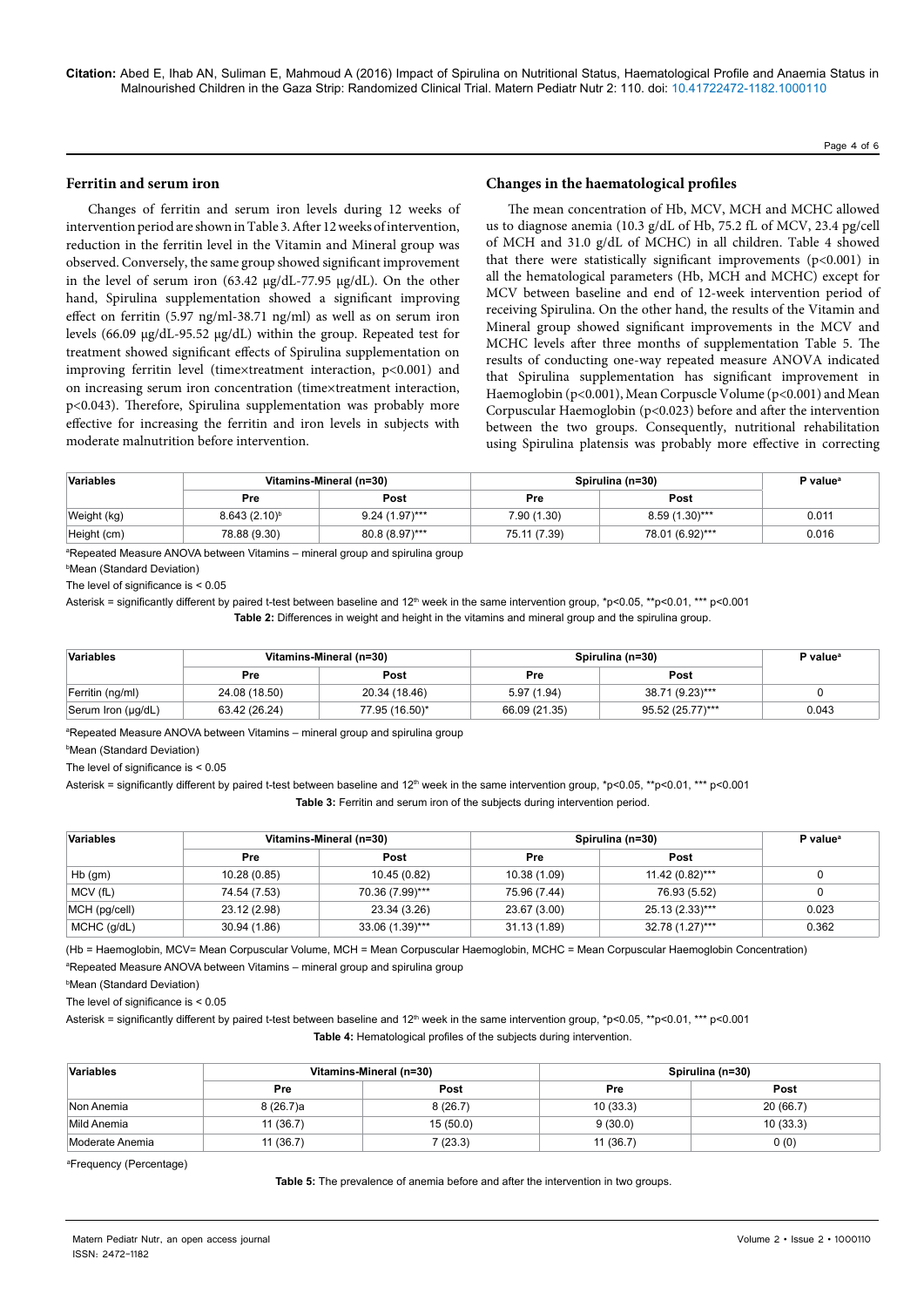the haematological parameters when compared with the conventional vitamins and minerals supplementation.

# **Anaemia status**

According to the WHO classification of anaemia [26], no significance difference in the distribution of anaemia between both groups at the baseline level, but after three months of intervention period there was significant reduction in frequency of anaemia between the two groups after intervention in favour of the Spirulina group (p<0.001). For anaemic children treated with Spirulina, mean Hb increase was 1.04 g/dL, with 66.7% reaching values >11.0 g/dL. An improvement in Hb level was reported as there was increase in the number of subjects towards normal category. Conversely, the Vitamin and Mineral group did not report any increase in non-anaemic children as illustrated in Figure 2.

# **Discussion**

The siege on GS and the blockade has resulted in thousands of workers lost their jobs, elevation of inflation to dangerous levels, and increase poverty, which led to inability of families to afford healthy, balanced food to their children and rely on aids from local and international organizations. These economic restrictions and the limited access to healthy and nutritious diet were reflected on the nutritional status of the children in term of poor anthropometric characteristics at the baseline level of the study.

After three months of study, malnourished children treated with Spirulina improved, their weight and height had increased and many of them appeared less anaemic. This improvement was significant in both study groups indicating that the integration of traditional meals with Spirulina improves the nutritional and micronutrient requirements of undernourished children [16,27,28]. Compared to the vitamins and minerals, Spirulina is richer in essential amino acids, important for anabolism and muscle mass reconstitution [12,28-30]. These nutrients could be of great value in overcoming malnutrition among vulnerable children. The result demonstrates the benefits of Spirulina in the treatment of child malnutrition, which was in line with the work carried out in Ouagadougou and Central African Republic, respectively and reported positive impact on the nutritional rehabilitation of malnourished and HIV-infected children [18,20,27,31]. The study also reported remarkable improvement in height (2.9 cm) which was consistent with previous trials [16,32]. The study reported a growth recovery which is slower than previous reports, and this might be



The serum ferritin level is the most specific biochemical test that correlates with relative total body iron stores. A low serum ferritin level reflects depleted iron stores and hence is a precondition for iron deficiency in the absence of infection. The results reported significant improvements in the ferritin as well as iron levels at the end of the study. Spirulina supplementation was probably more effective for increasing the ferritin and iron levels in subjects with moderate malnutrition before intervention. Spirulina is a rich source of iron with levels equivalent to that contained in beef [33]. The iron content in the Spirulina species has the ability to replete the serum iron as well as the ferritin stores.

Spirulina supplementation has significant improvement in Haemoglobin (p<0.001), Mean Corpuscle Volume (p<0.001) and Mean Corpuscular Haemoglobin (p<0.023) before and after the intervention between the two groups, which could be attributed to the following reasons. Firstly highly available form of iron present in Spirulina. An average increase of 1.1 g/dl in Hb level as a result of supplementation of 1 g of Spirulina/ day for three months was also reported by Kauser et al. [34]. Secondly; phycocyanin. a pigment of Spirulina was found to possess high erythropoietin (34), thirdly; phycocyanin also showed protection of human erythrocytes against lysis by peroxyl radicals (34) and finally, the high content of vitamin B12 (110 to 400 µg/100 g Spirulina platensis) which essential for normal maturation and development of blood cells [35].

Children were classified according to WHO classification [26]. According to this classification, none of the respondents in both the groups fell in severe anemic category (Hb<7g/dl). An improvement in Hb level was reported as there was an increase in the number of subjects towards the "normal" category (20 anomic children to 10 anaemic children). The associated improvements in Hb, MCH and MCHC reflect the positive changes in the hypochromic anaemia towards the normal values [36]. The results reported parallel increment in the MCV level along with MCH and MCHC indicating positive changes in the microcytic anaemia, though these MCV changes was not significant in the Spirulina group. The nutritional benefits of the Spirulina over the vitamins and minerals supplementations might refer to the functional activities and the phytochemical contents of the Spirulina [36].

# **Conclusions and Recommendations**

The results of this study are comparable to previous studies examining the growth and hematologic effect of Spirulina. The anthropometric, haematological and bio-chemical parameters have improved after the use of Spirulina thus making it an ideal nutritional supplement which is inexpensive and shows positive results within a short span of time.

Though the study discussed an innovative method of treating malnutrition and anaemia, the study findings need to be viewed within some contextual limitations. It was a controlled dose 'efficacy' trial and should not be viewed as an 'effectiveness' study The limited fund of the study had compromised the number of measurement levels and the kevels were restricted to two only. The absence of control group due to ethical consideration was another limitation. Despite these limitations, we find it safe to conclude that Spirulina supplementation is an effective procedure to treat malnutrition and anaemia.

It seems that Spirulina deserves attention as potential natural Figure 2: Anaemia status before and after the intervention. **Figure 2: Analy 1999** and  $\frac{1}{2}$  Figure 2: Anaemia status before and after the intervention.